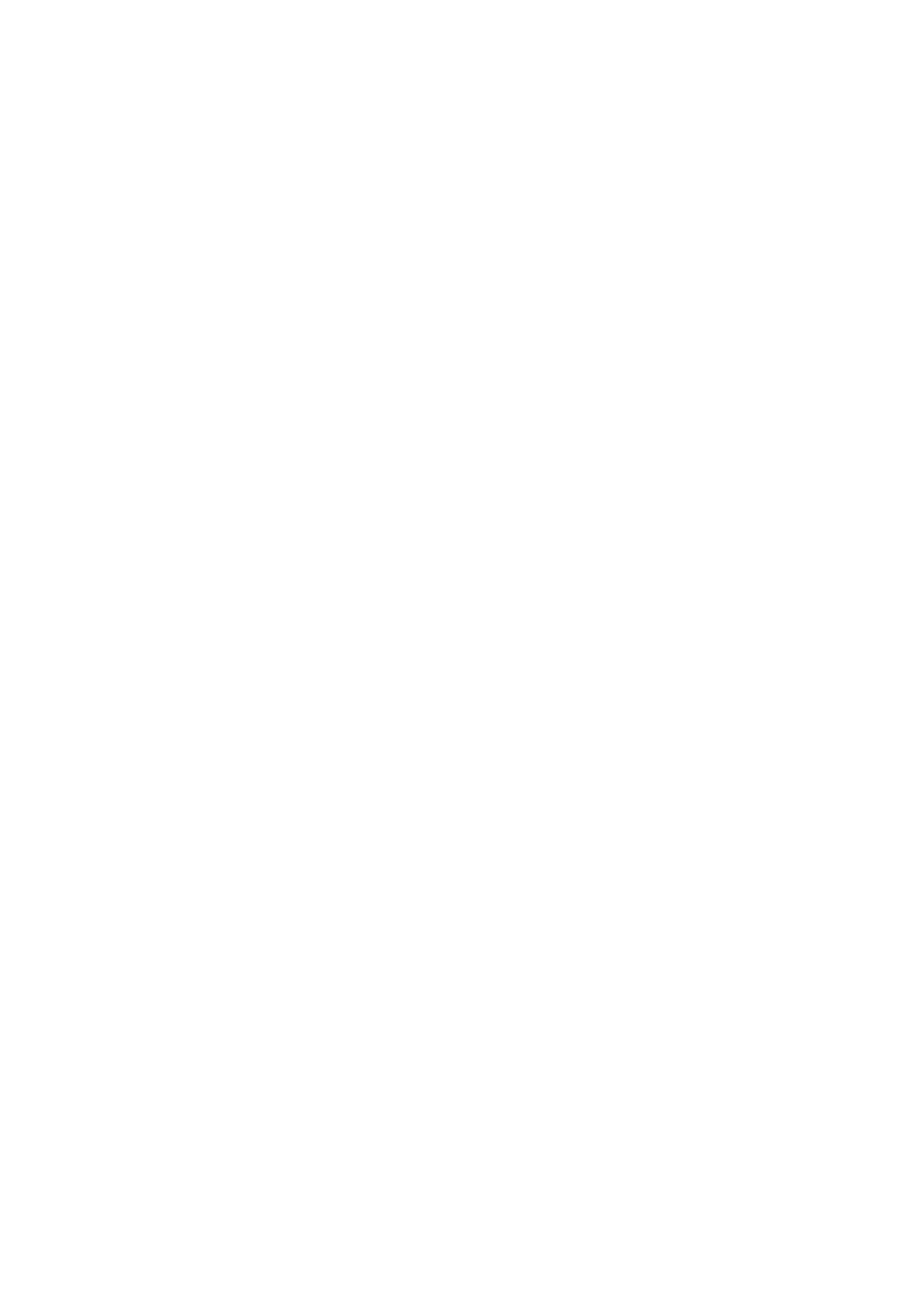# **TABLE OF CONTENTS 18 MARCH 2021**

| <b>Business</b> | Page No. |
|-----------------|----------|
|-----------------|----------|

| Page No. |  |
|----------|--|
|          |  |

| 1. |     | <b>Meeting Conduct</b>                                                                    | 5              |
|----|-----|-------------------------------------------------------------------------------------------|----------------|
|    | 1.1 | <b>Karakia</b>                                                                            | 5              |
|    | 1.2 | <b>Apologies</b>                                                                          | 5              |
|    | 1.3 | <b>Conflict of Interest Declarations</b>                                                  | 5              |
|    |     | 1.4 Confirmation of Minutes                                                               | 5              |
|    | 1.5 | <b>Tawa Community Board Service Award</b>                                                 | 5              |
|    | 1.6 | <b>Public Participation</b>                                                               | 5              |
|    | 1.7 | Items not on the Agenda                                                                   | 5              |
| 2. |     | <b>Oral Updates</b>                                                                       | $\overline{7}$ |
|    | 2.1 | Oral Updates 18 March 2021                                                                | $\overline{7}$ |
| 3. |     | <b>Reports</b>                                                                            | 11             |
|    | 3.1 | <b>Resource Consent Applications and Approvals for 21</b><br>January 2021 to 4 March 2021 | 11             |
|    | 3.2 | <b>New Zealand Community Boards Conference 2021</b>                                       | 15             |
|    | 3.3 | <b>Forward Programme</b>                                                                  | 17             |
|    |     | 3.4 Current and Upcoming Consultations and Engagements                                    | 21             |
|    | 3.5 | <b>Tawa Community Board Discretionary fund - Monthly</b><br>Allocations 2020/2021         | 25             |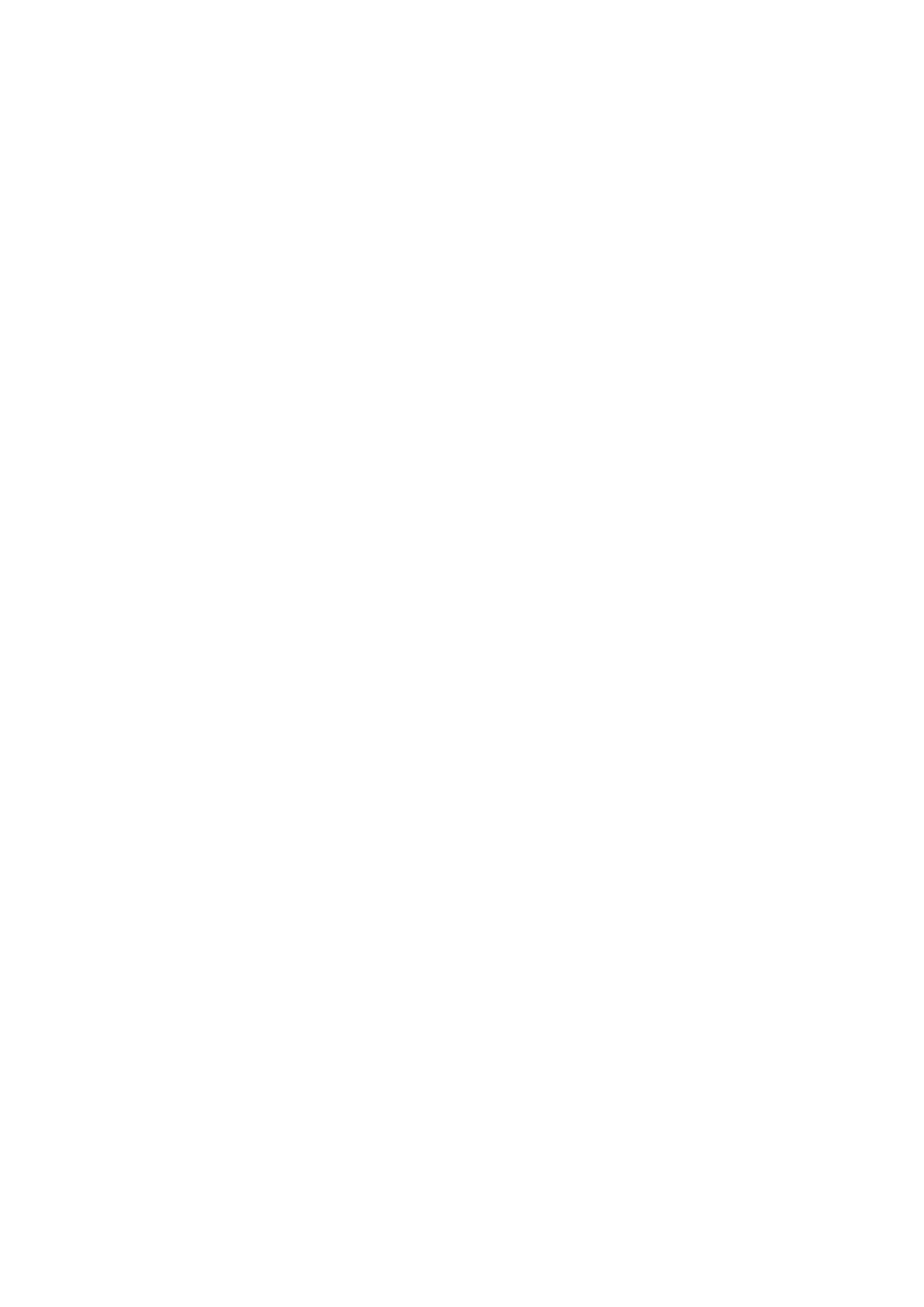## <span id="page-4-0"></span>**1. Meeting Conduct**

#### **1. 1 Karakia**

The Chairperson will open the meeting with a karakia.

| Kia hora te marino                  | May peace be widespread.            |
|-------------------------------------|-------------------------------------|
| Kia whakapapa pounamu te moana      | May the sea be like greenstone;     |
| Hei huarahi mā tatou I te rangi nei | a pathway for all of us this day.   |
| Aroha atu, aroha mai                | Let us show respect for each other, |
| Tātou i a tātou katoa.              | love for one another.               |

At the appropriate time, the following karakia will be read to close the meeting.

**Kia whakairia te tapu Kia wātea ai te ara Kia turuki whakataha ai Kia turuki whakataha ai Haumi e. Hui e. Tāiki e!**

Restrictions are moved aside, so the pathway is clear to return to everyday activities. Let us be united.

#### <span id="page-4-1"></span>. **1. 2 Apologies**

The Chairperson invites notice from members of apologies, including apologies for lateness and early departure from the meeting, where leave of absence has not previously been granted.

#### <span id="page-4-2"></span>**1. 3 Conflict of Interest Declarations**

Members are reminded of the need to be vigilant to stand aside from decision making when a conflict arises between their role as a member and any private or other external interest they might have.

#### <span id="page-4-3"></span>**1. 4 Confirmation of Minutes**

The minutes of the meeting held on 11 February 2021 will be put to the Tawa Community Board for confirmation.

<span id="page-4-4"></span>**1. 5 Tawa Community Board Service Award**

A Tawa Community Board Service Award may be presented.

#### <span id="page-4-6"></span>**1. 6 Public Participation**

A maximum of 60 minutes is set aside for public participation at the commencement of any meeting of the Council or committee that is open to the public. Under Standing Order 3.22.3 a written, oral or electronic application to address the meeting setting forth the subject, is required to be lodged with the Chief Executive by 12.00 noon of the working day prior to the meeting concerned, and subsequently approved by the Chairperson.

#### <span id="page-4-5"></span>**1. 7 Items not on the Agenda**

Any item not on the agenda may only be discussed if a motion to discuss the item is passed by a unanimous resolution of the meeting; and:

1. The item is a minor item relating to the general business of the local authority; and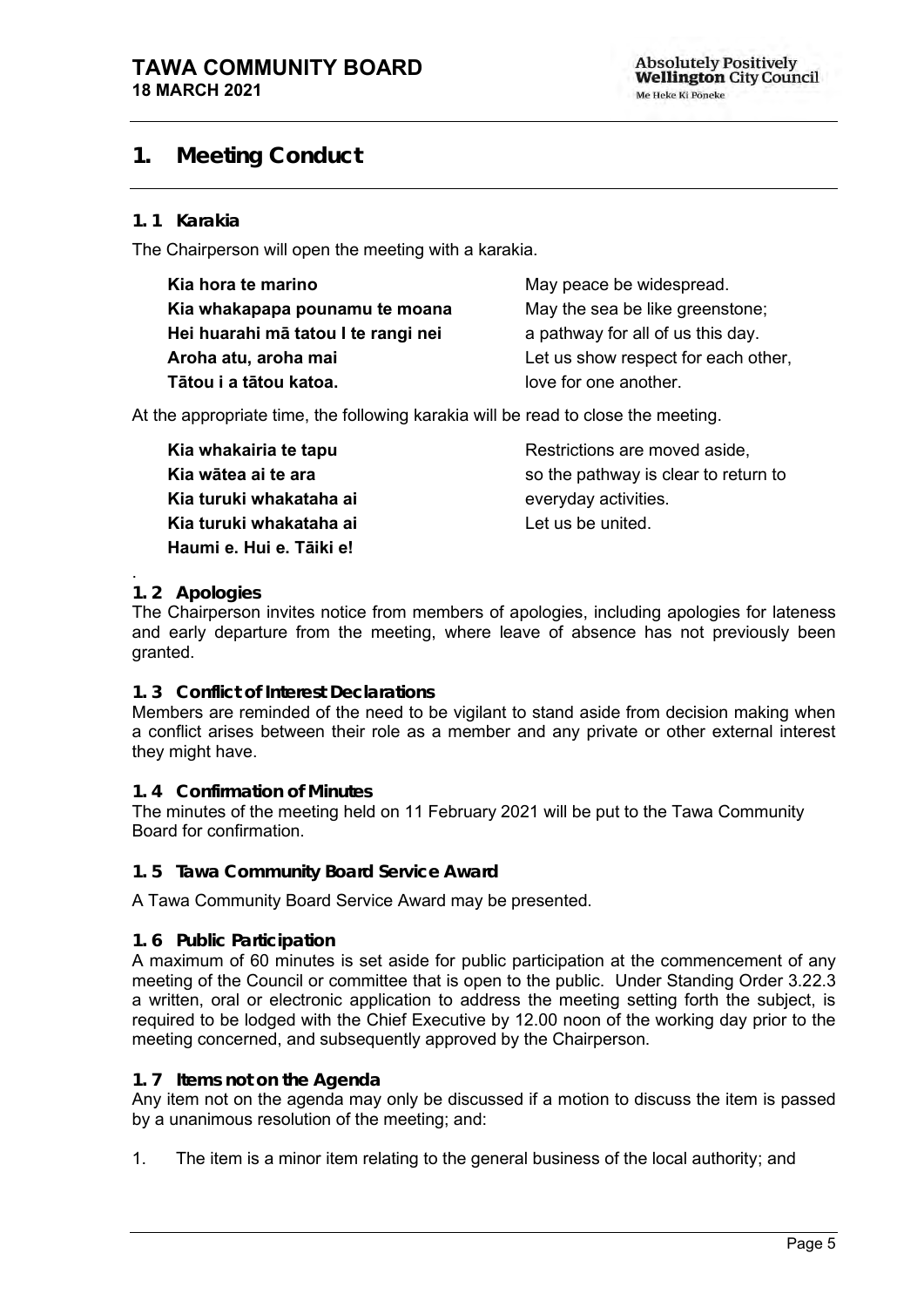- 2. The Chairperson explains at the beginning of the meeting, at a time when it is open to the public, that the item will be discussed at the meeting but no resolution, decision or recommendation may be made in respect of that item except to refer that item to a subsequent meeting for further discussion; and
- 3. The Chairperson explains to the meeting why the item is not on the agenda and the reason why discussion of the item cannot be delayed.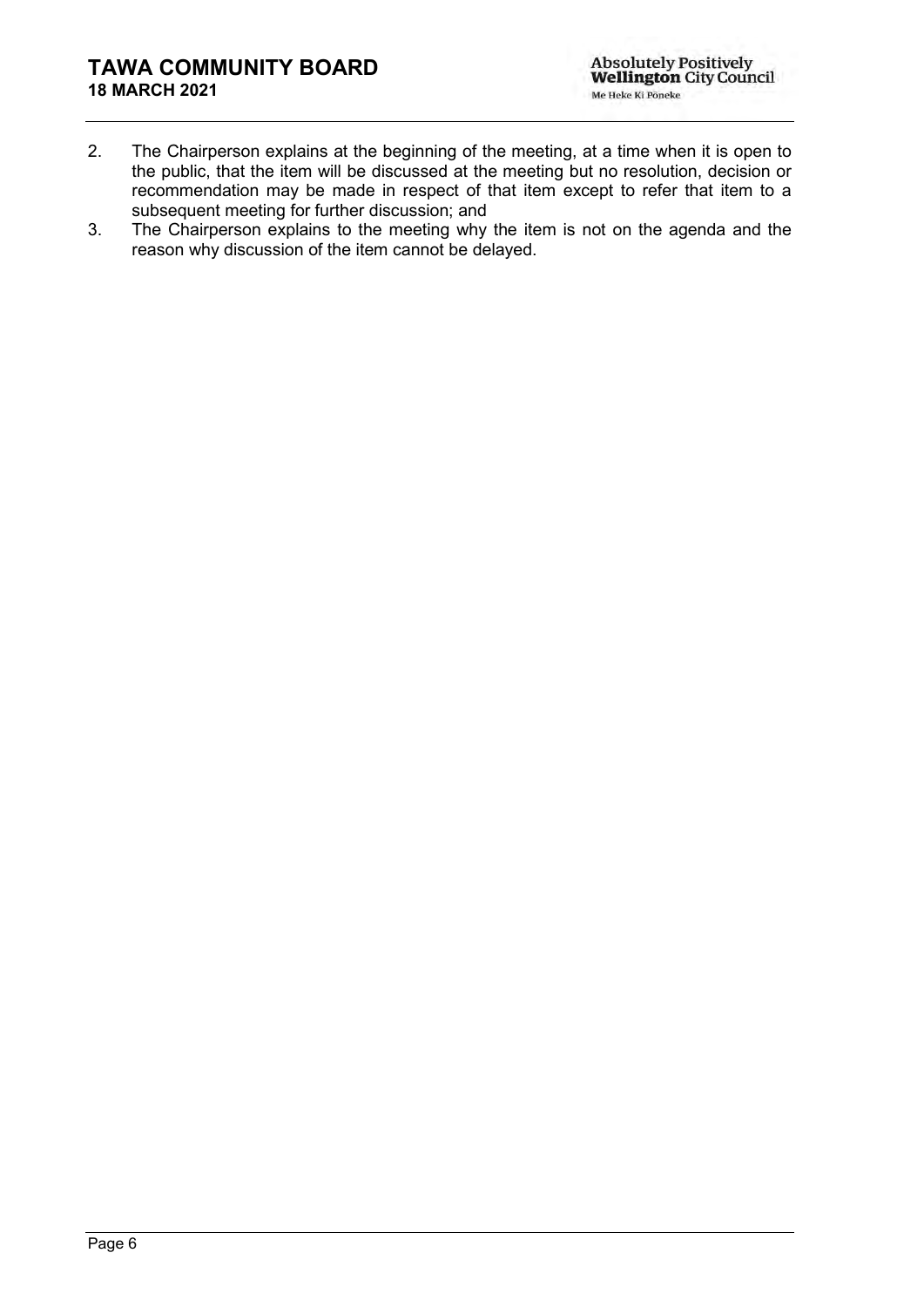## <span id="page-6-1"></span><span id="page-6-0"></span>**2. Oral Updates**

# **ORAL UPDATES 18 MARCH 2021**

### **Purpose**

- 1. Oral updates provide an opportunity for Council officers, external organisations and Tawa Community Board members to share progress on relevant issues.
- 2. The following oral updates are scheduled to be delivered at this meeting:
	- a. Wellington Region Emergency Management Office Pooja Kulkarni (Advisor Community Resilience and Recovery)
	- b. Tawa Salvation Army Sarah Opie (Youth and Community worker)
	- c. Police Update Constable Sarah Steed
	- d. Fire Update Dean Tutton (Chief Fire Officer)
	- e. Tawa Community Board members' updates.

#### **Recommendations**

That the Tawa Community Board:

- 1. Receive the information.
- 2. Thank the presenters for their oral updates.

#### **Attachments**

Attachment 1. Tawa Community Board Members' Updates  $\frac{1}{2}$ 

| Author     | Hedi Mueller, Democracy Advisor             |
|------------|---------------------------------------------|
| Authoriser | Jennifer Parker, Democracy Services Manager |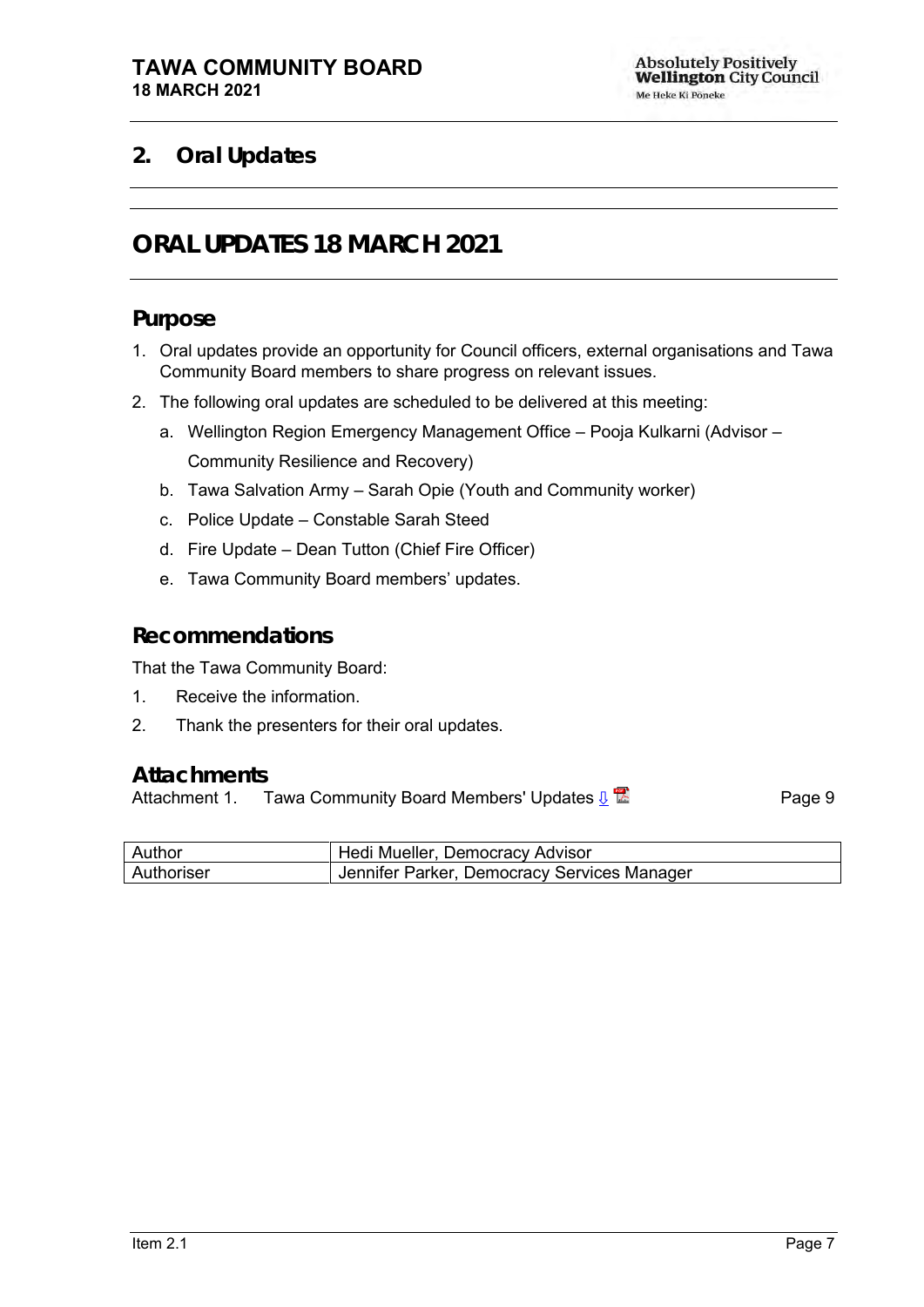**Engagement and Consultation**

No consultation or engagement is required.

**Treaty of Waitangi considerations** There are no Treaty of Waitangi considerations associated with this report.

**Financial implications** There are no financial implications associated with this report.

**Policy and legislative implications** There are no policy and legislative implications associated with this report.

**Risks / legal**  There are no risks or legal implications associated with this report.

**Climate Change impact and considerations** Not applicable.

**Communications Plan** Not applicable.

**Health and Safety Impact considered** Not applicable.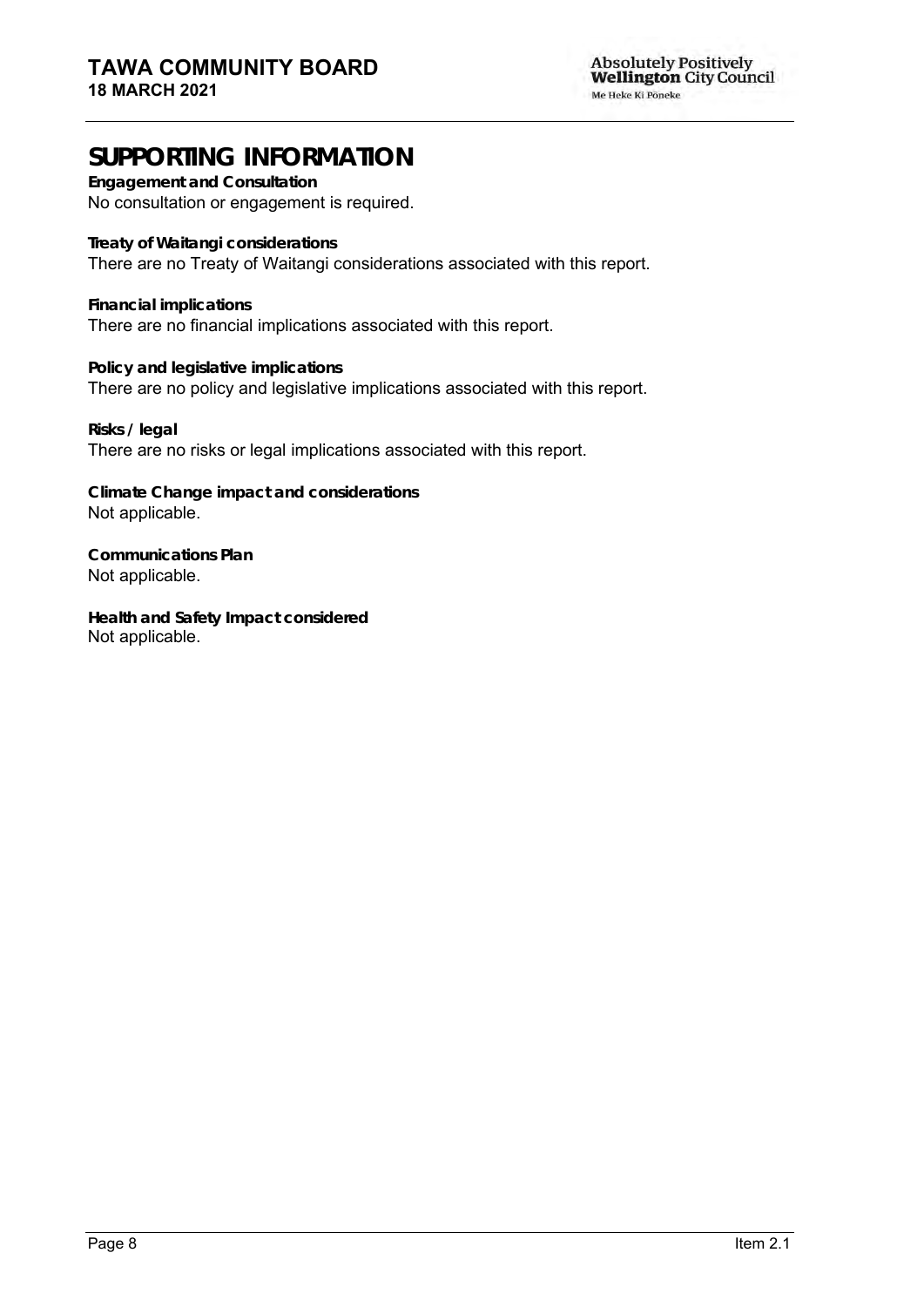## <span id="page-8-0"></span>**Tawa Community Board Members' Update**

#### **Purpose**

1. To provide an update on Board activities and priorities actioned by its members, and note public feedback.

**Update to 10 March 2020**

**Planning for Growth**

•

#### **Roading, Transport**

- Met with General Manager of Metlink and GWRC Councillor to explore transport options for Tawa
- Board member involvement in rail crossing safety campaign
- Members attended online workshop regarding public transport by GRWC
- Online submission made to the GRWC public transport consultation and land transport consultation.
- Facebook post for public transport feedback and sharing link to submission

#### **Youth Development**

•

#### **Community Development**

- Emailed responses to WCC Project Manager for Linden Development following his presentation at the February meeting
- Attending Tawa liaison meeting on 15 February
- Attended Tawa Lions Christmas parade meeting and facilitated additional volunteers

#### **Waste Management / carbon reduction**

•

#### **Economic Development**

•

#### **Public Spaces**

- Liaison with police constable over one resident's concerns around Grasslees Park
- Continue to work on option for power plug in plaza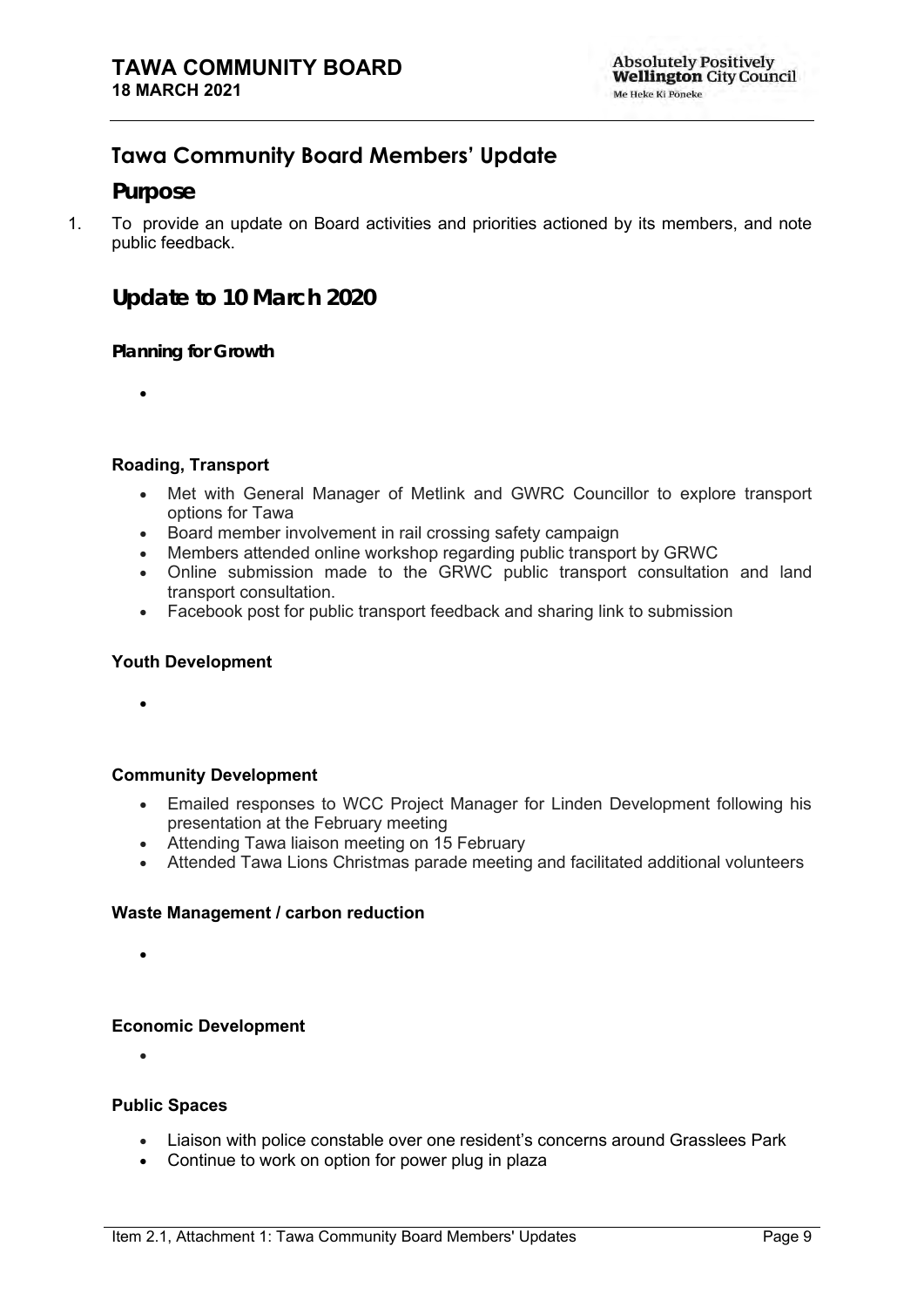#### **Water / Resilience**

•

#### **Governance**

- "Introduction to the Tawa Community Board" document produced
- Requested discretionary grant recipient to acknowledge Board's support on event website
- Liaison with residents regarding by-election

#### **Feedback, requests, complaints received:**

- Resident near Grasslees Park requested consideration of greater security measures
- Resident requested assistance over resource consent impacting his back yard
- Concerns raised regarding Collins Ave pedestrian crossing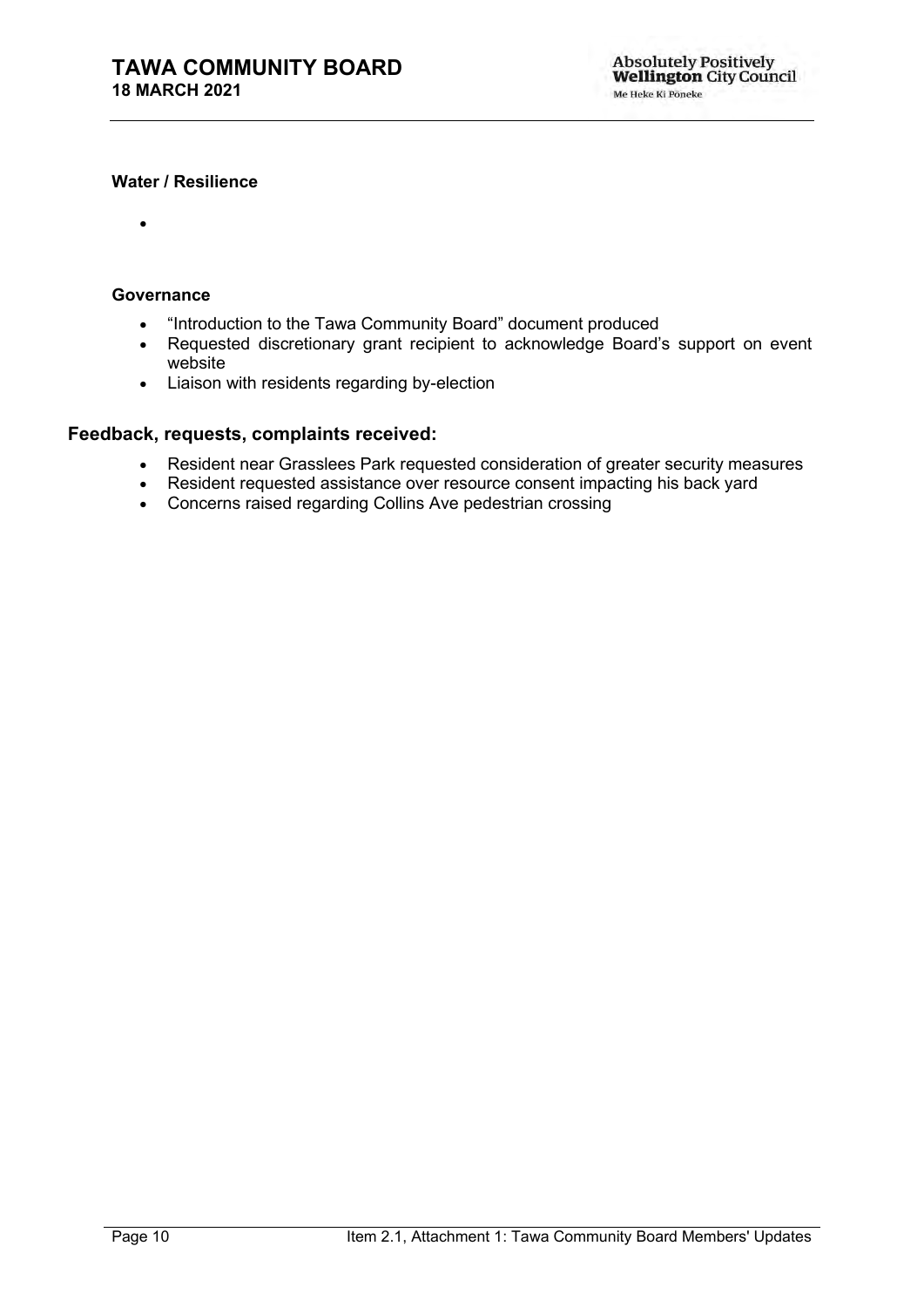### <span id="page-10-1"></span><span id="page-10-0"></span>**3. Reports**

# **RESOURCE CONSENT APPLICATIONS AND APPROVALS FOR 21 JANUARY 2021 TO 4 MARCH 2021**

#### **Purpose**

1. In accordance with an agreement reached with the Tawa Community Board, the purpose of this report is to advise the Board of all resource consents lodged, along with decisions made by Officers acting under Delegated Authority, on Land Use and Subdivision resource consent applications.

#### **Recommendation**

That the Tawa Community Board:

1. Receive the information.

### **Background**

2. This report advises the Community Board of resource consents lodged and decisions made during the period 21 January 2021 to 4 March 2021.

#### **Discussion**

3. For the period from 21 January 2021 to 4 March 2021, there were six applications received by the Council.

| <b>Service Request</b>                                                                                              | <b>Address</b>                                                                            | <b>Applicant</b>       |
|---------------------------------------------------------------------------------------------------------------------|-------------------------------------------------------------------------------------------|------------------------|
| 482258                                                                                                              | <b>Wellington Water Ltd</b><br>59 Woodman Drive, Tawa                                     |                        |
| Land use consent for stormwater upgrades.                                                                           |                                                                                           |                        |
| 482273                                                                                                              | 3 Larsen Crescent, Tawa                                                                   | <b>Stuart Smith</b>    |
| Land use consent for a fence.                                                                                       |                                                                                           |                        |
| 485224                                                                                                              | 37 Pembroke Street, Tawa                                                                  | K & C Black            |
| associated earthworks.                                                                                              | Subdivision and land use consent for a two lot fee simple subdivision, a new dwelling and |                        |
| 485425                                                                                                              | 50 Davidson Crescent, Tawa                                                                | <b>Misael Diputado</b> |
| Subdivision and land use consent for a two lot fee simple subdivision, a new dwelling and<br>associated earthworks. |                                                                                           |                        |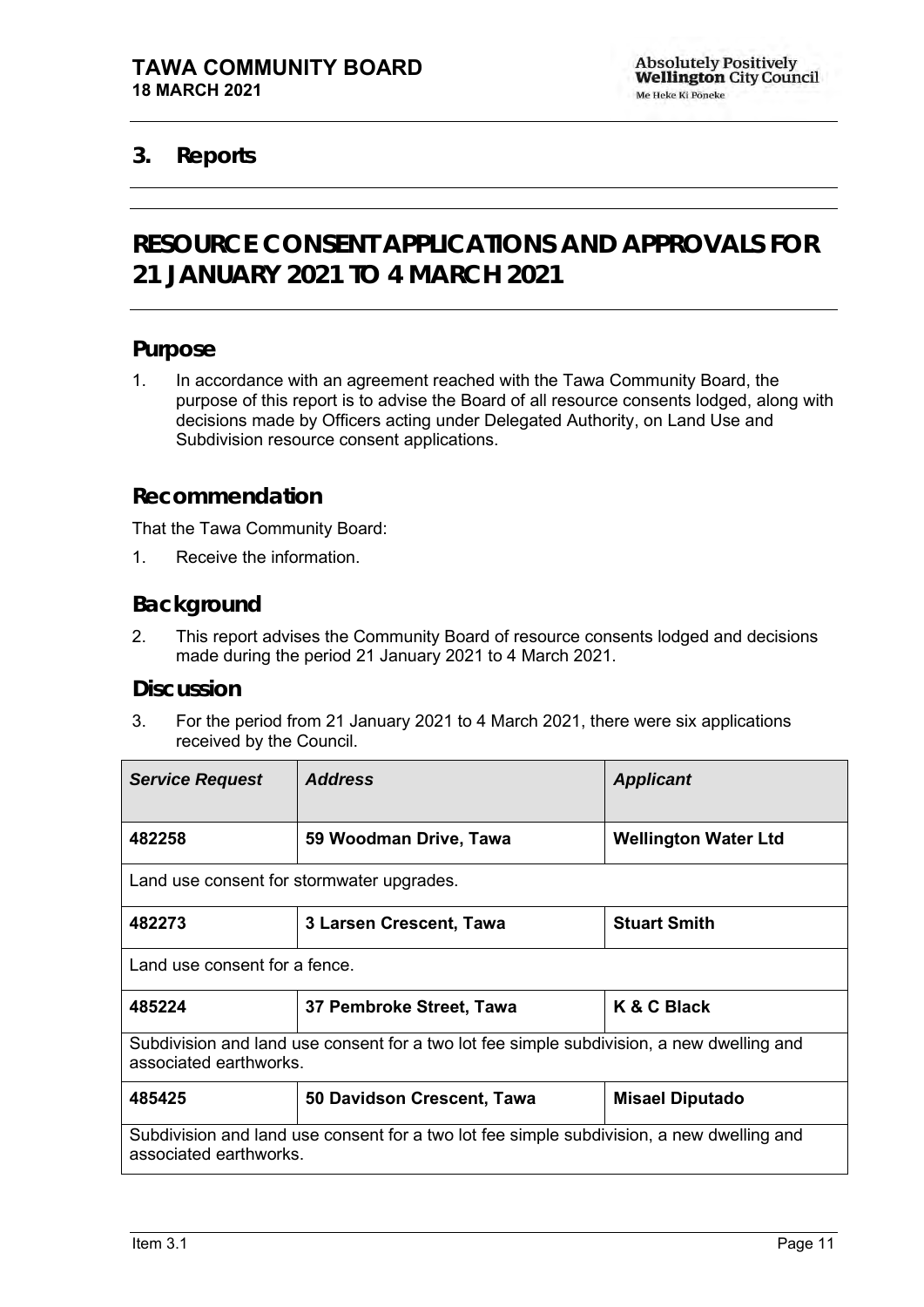| 485485                                      | 24 Main Road, Tawa     | <b>Dominos Pizza</b> |
|---------------------------------------------|------------------------|----------------------|
| Land use consent for a new container store. |                        |                      |
| 484494                                      | 27 Ranui Terrace, Tawa | John Havler          |
|                                             |                        |                      |

#### 4. For the period from 21 January 2021 to 4 March 2021, there were five applications approved under delegated authority.

| <b>Service Request</b>                                                               | <b>Address</b>                                  | <b>Applicant</b>                |
|--------------------------------------------------------------------------------------|-------------------------------------------------|---------------------------------|
| 480964                                                                               | 26 Jamaica Drive, Grenada North                 | <b>Euroclass</b>                |
| Land use consent to extend the existing warehouse on site and associated earthworks. |                                                 |                                 |
| 480023                                                                               | 78 Main Road, Tawa                              | <b>First Commercial Reality</b> |
| Land use consent for additions and alterations.                                      |                                                 |                                 |
| 480223                                                                               | 53A Fyvie Avenue, Tawa                          | <b>Urban Homes Ltd</b>          |
| Land use consent for a new dwelling.                                                 |                                                 |                                 |
| 480735                                                                               | 28 Sunrise Boulevard, Tawa                      | <b>Jo Boniface</b>              |
|                                                                                      | Land use consent for additions and alterations. |                                 |
| 482273                                                                               | 3 Larsen Crescent, Tawa                         | <b>Stuart Smith</b>             |
| Land use consent for a fence.                                                        |                                                 |                                 |

# **Attachments**

| Author     | Nicole Tydda, Manager Customer Service and Business Support |
|------------|-------------------------------------------------------------|
| Authoriser | <b>Bill Stevens, Resource Consents Team Leader</b>          |
|            | Liam Hodgetts, Chief Planning Officer                       |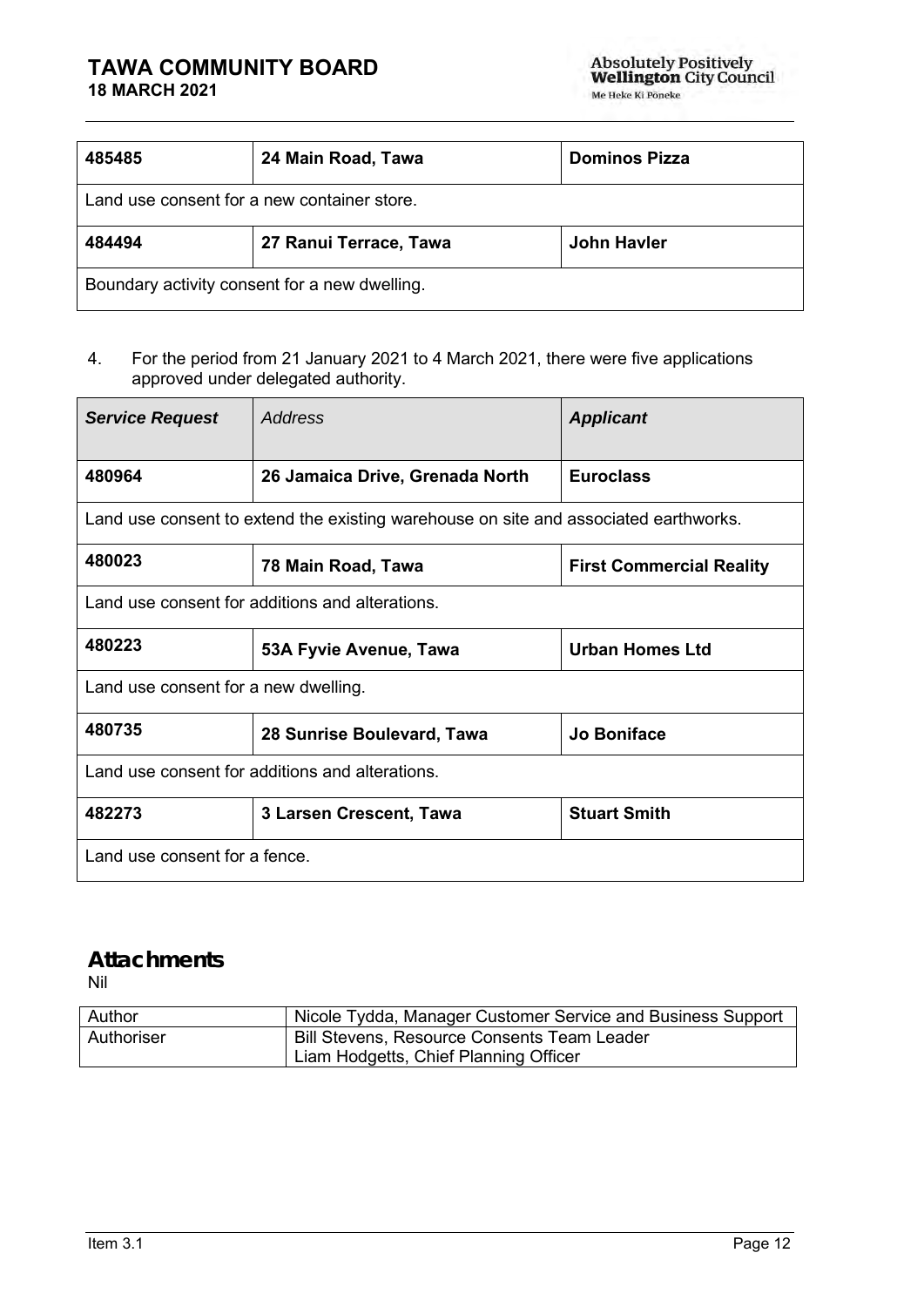**Engagement and Consultation** No consultation or engagement is required.

**Treaty of Waitangi considerations**

There are no Treaty of Waitangi considerations associated with this report.

**Financial implications** There are no financial implications associated with this report.

**Policy and legislative implications** There are no policy and legislative implications associated with this report.

**Risks / legal**  There are no risks or legal implications associated with this report.

**Climate Change impact and considerations** Not applicable

**Communications Plan** Not applicable

**Health and Safety Impact considered** Not applicable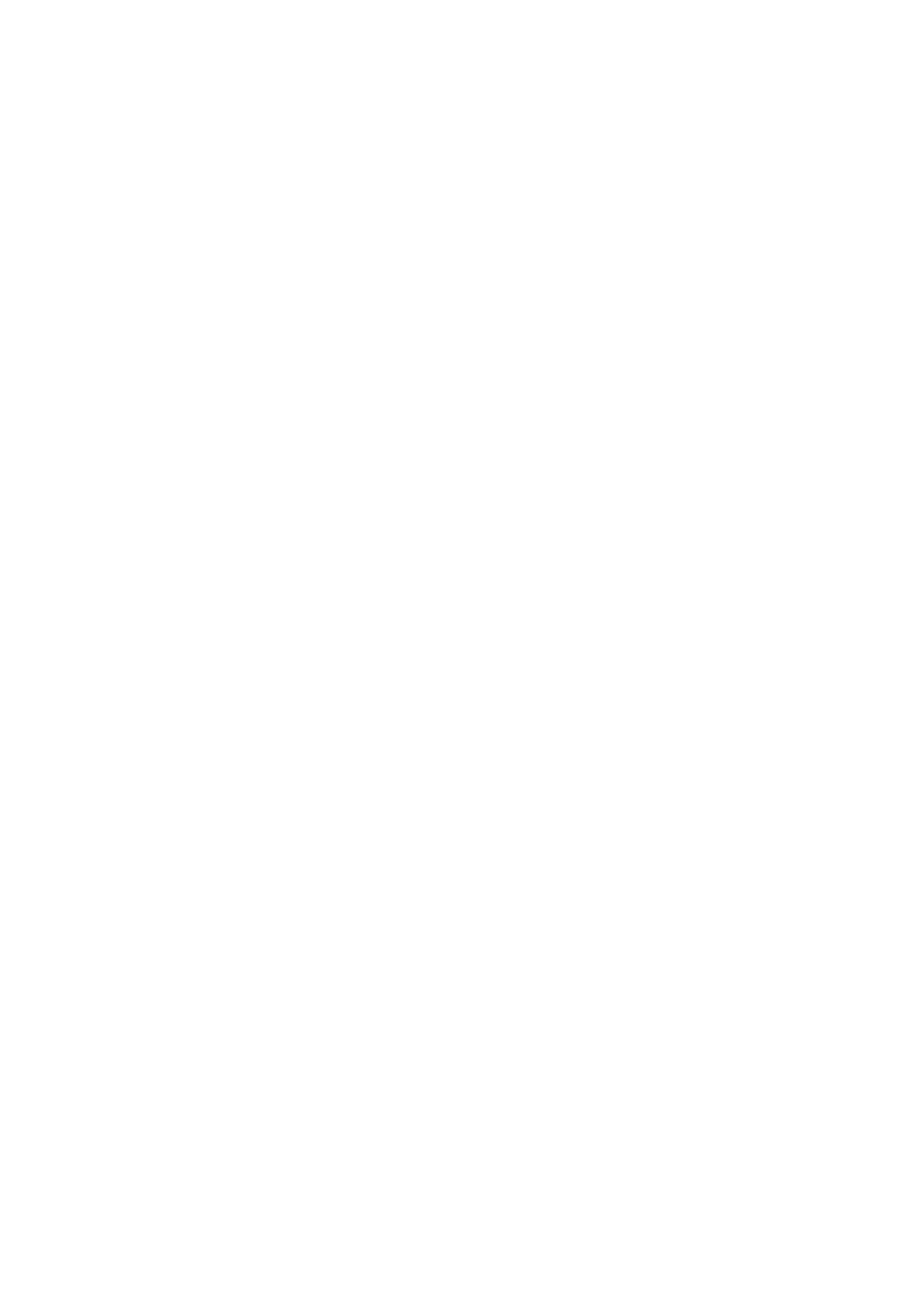# <span id="page-14-0"></span>**NEW ZEALAND COMMUNITY BOARDS CONFERENCE 2021**

#### **Purpose**

1. This report provides a summary of the New Zealand Community Board Conference, and asks that the Tawa Community Board ratify their nomination of two Tawa Community Board members to attend the 2021 Conference.

#### **Recommendation/s**

That the Tawa Community Board:

- 1. Receive the information.
- 2. Note that the costs associated with attending the conference have been approved in accordance with the Deputy Mayor's delegation and that the costs are funded from the elected members' training budget.
- 3. Agree to nominate the two members of the Tawa Community Board to attend the New Zealand Community Boards Conference 2021.
- 4. Note that the attendees will be required to provide a report back on the conference at the May 2021 meeting of the Tawa Community Board.

#### **Background**

- 2. The New Zealand Community Boards conference is held every two years, with the last conference held in April 2019 in Palmerston North.
- 3. The 2019 Conference was attended by Tawa Community Board members Liz Langham and Robyn Parkinson, and Makara/Ohariu Community Board member Christine Grace.

#### **Discussion**

- 4. The 2021 Conference will be held 22-24 April 2021, at the Heartland Hotel Croydon, Gore.
- 5. The theme for the 2021 Conference is "Interconnected Communities".

#### **Next Actions**

- 6. A decision is required from the Tawa Community Board to agree two Board members to attend the conference.
- 7. Democracy Services will make the necessary bookings and travel arrangements and liaise directly with the attendees.

### **Attachments**

Nil

| Author     | Hedi Mueller, Democracy Advisor             |
|------------|---------------------------------------------|
| Authoriser | Jennifer Parker, Democracy Services Manager |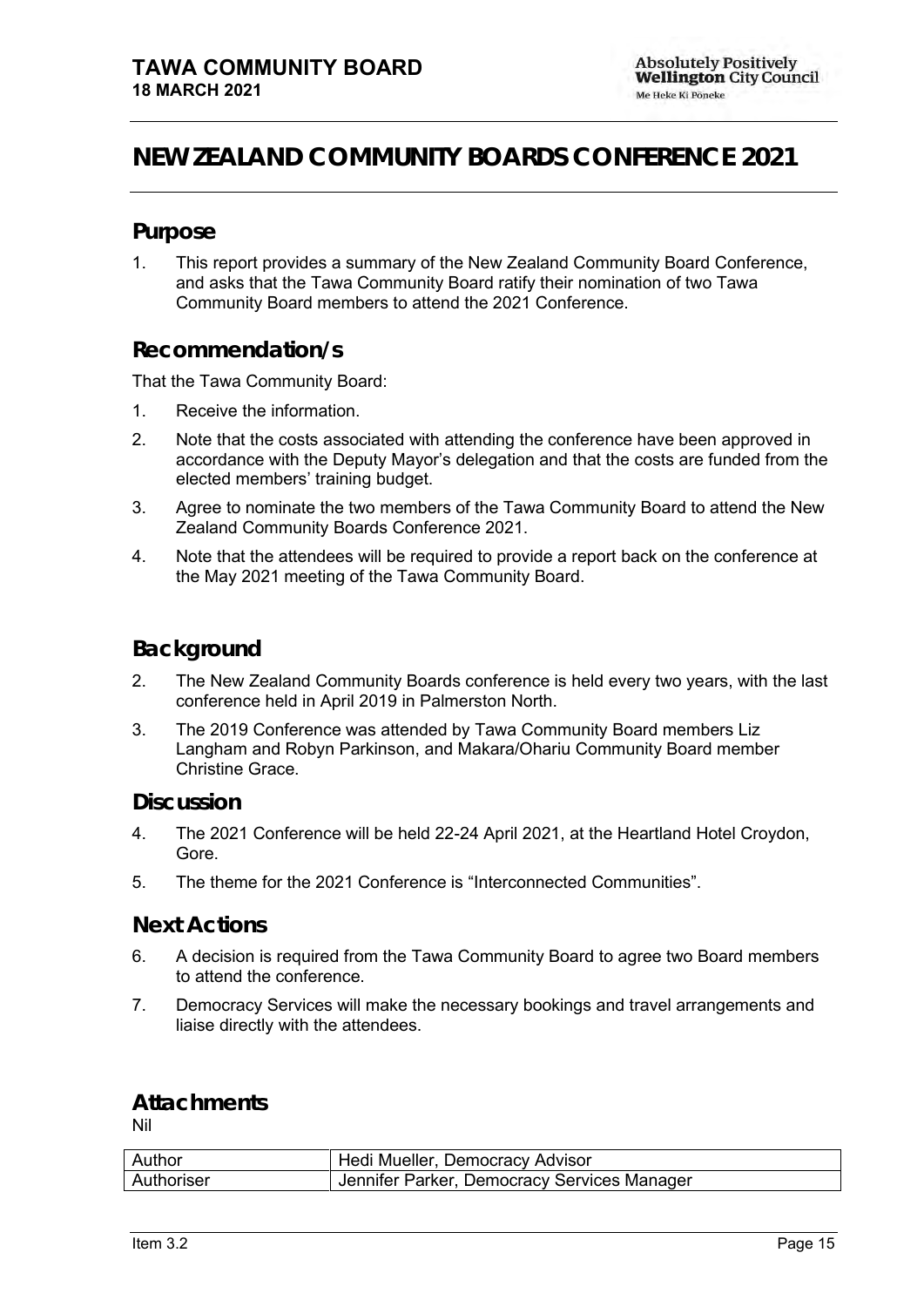**Engagement and Consultation**  $N/A$ 

**Treaty of Waitangi considerations** N/A

**Financial implications** The Financial implications have been covered in the report.

**Policy and legislative implications** Not Applicable

**Risks / legal**  Not Applicable

**Climate Change impact and considerations** Not Applicable

**Communications Plan** N/A

**Health and Safety Impact considered** N/A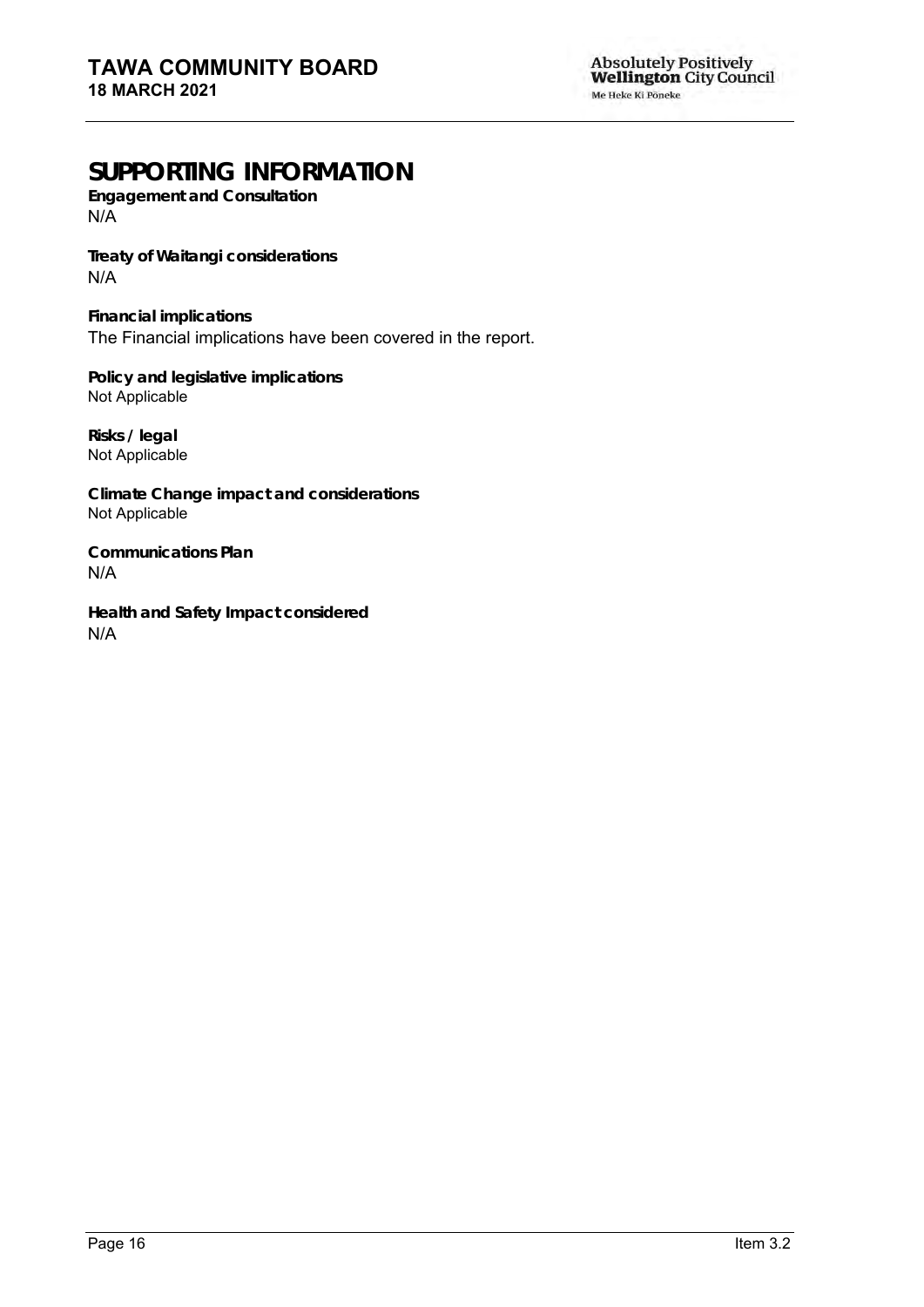# <span id="page-16-0"></span>**FORWARD PROGRAMME**

#### **Purpose**

1. To provide the Tawa Community Board with a draft work programme for its amendment and approval.

#### **Recommendations**

That the Tawa Community Board:

- 1. Receive the information.
- 2. Approve its current draft work programme subject to any alterations, additions or deletions deemed necessary.

**Discussion**

#### **Thursday, 8 April 2021**

#### **Oral Reports:**

- o Tawa Residents' Association (tbc)
- o Youth Council Jackson Lacy
- o Wellington Water Mohammed Hassan
- o Kahui Ako Brendan Henderson (tbc)
- o St Vincent de Paul Patrick McGill (tbc)
- o Tawa Community Board Members Reports (standing item)

#### **Written Reports:**

- o Resource Consent Applications and Approvals Report (standing item)
- o Upcoming Areas of Consultation, Engagement or Surveys (if any) (standing item)
- o Tawa Community Board Discretionary Fund Update (standing item)
- o Forward Programme (standing item)
- o Parks, Sport and Recreation report

#### **Thursday, 13 May 2021**

#### **Swearing in Ceremony for new Board Member**

#### **Oral Reports:**

- o Police Update (alternate standing item) (tbc)
- o Tawa Business Group Darcy Brittliff (tbc)
- o Greater Wellington Regional Council Jenny Brash, Roger Blakeley (tbc)
- o Friends of Tawa Bush Reserve Gary Beecroft (tbc)
- o Report back from attendees at the New Zealand Community Boards Conference 2021
- o Tawa Community Board Members Reports (standing item)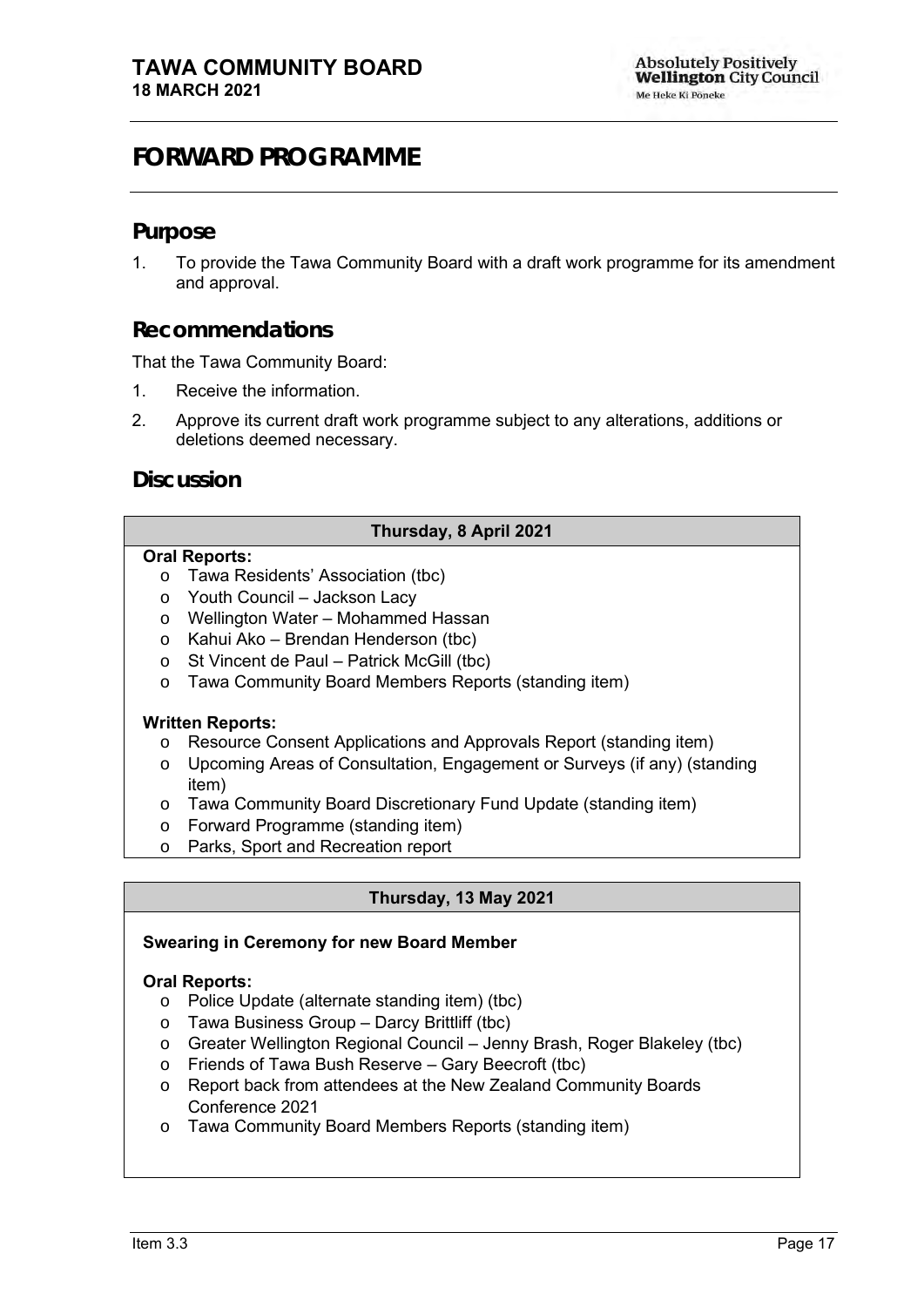#### **Written Reports:**

- o Resource Consent Applications and Approvals Report (standing item)
- o Upcoming Areas of Consultation, Engagement or Surveys (if any) (standing item)
- o Tawa Community Board Discretionary Fund Update (standing item)
- o Forward Programme (standing item)
- o Library and Community Services report

# **Attachments**

Nil

| Author     | Hedi Mueller, Democracy Advisor             |
|------------|---------------------------------------------|
| Authoriser | Jennifer Parker, Democracy Services Manager |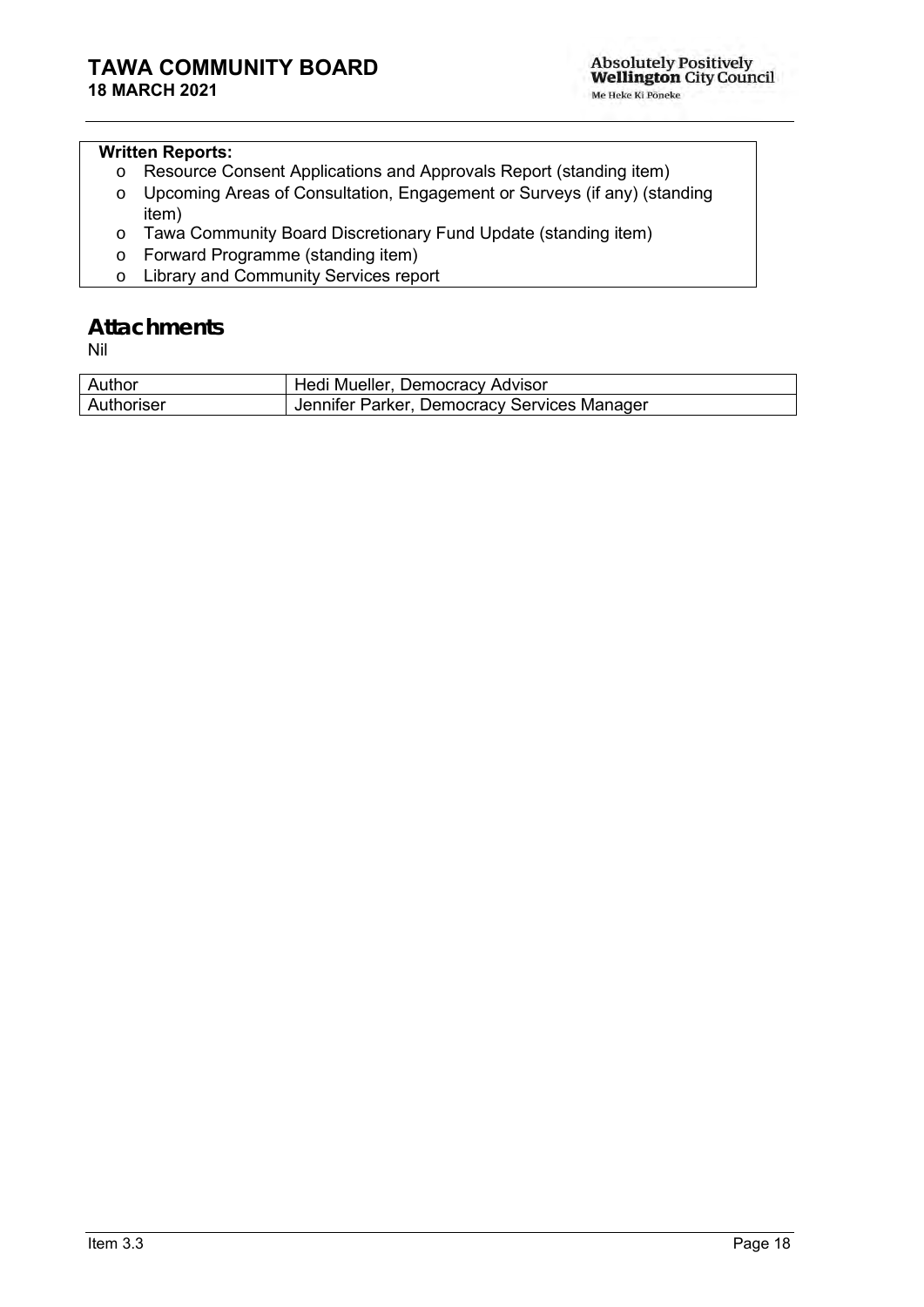**Engagement and Consultation** No consultation or engagement is required.

**Treaty of Waitangi considerations** There are no Treaty of Waitangi considerations associated with this report.

**Financial implications** There are no financial implications associated with this report.

**Policy and legislative implications** There are no policy and legislative implications associated with this report.

**Risks / legal**  There are no risks or legal implications associated with this report.

**Climate Change impact and considerations** Not applicable

**Communications Plan** Not applicable

**Health and Safety Impact considered** Not applicable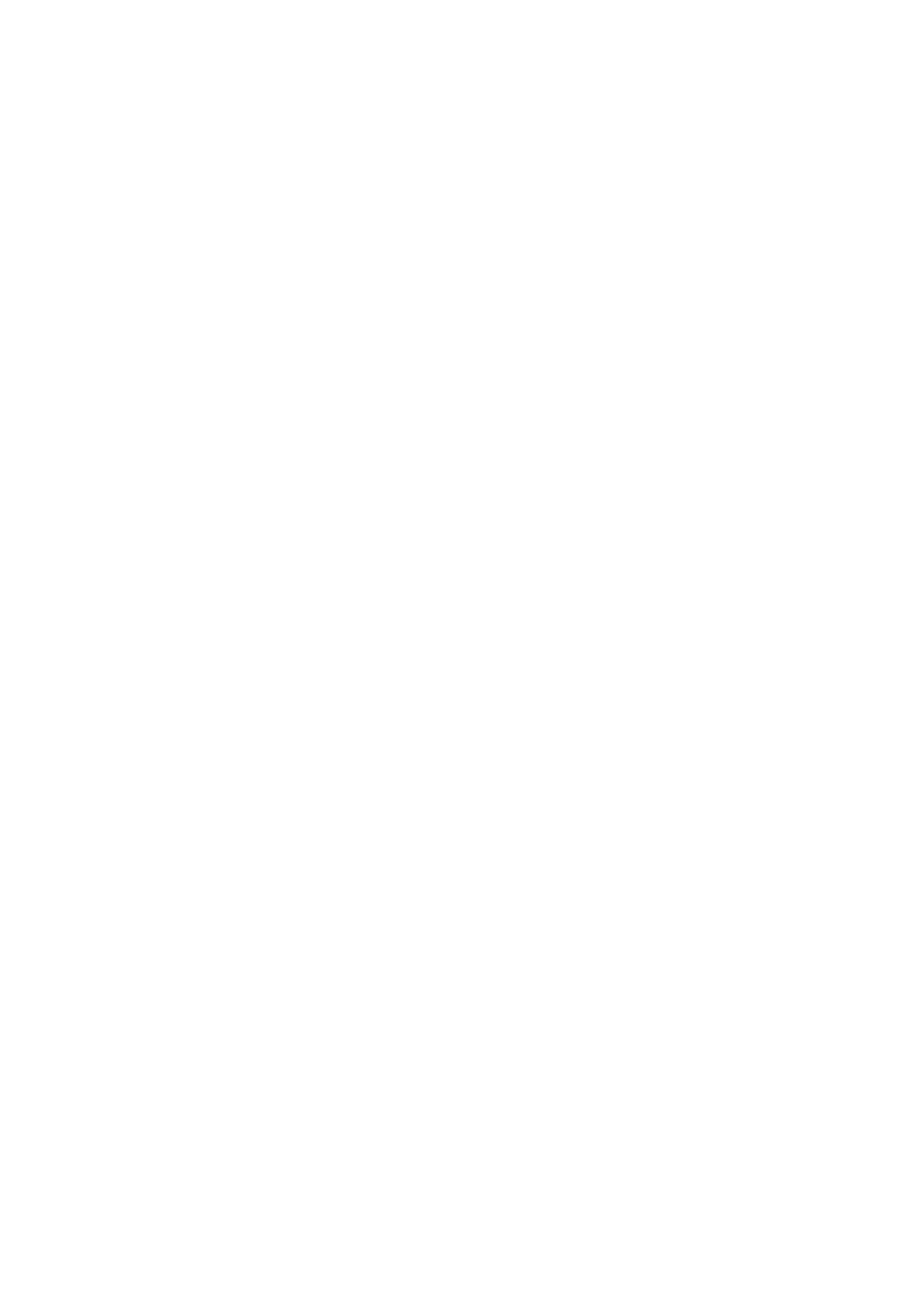# <span id="page-20-0"></span>**CURRENT AND UPCOMING CONSULTATIONS AND ENGAGEMENTS**

### **Purpose**

1. To provide the Tawa Community Board with an update on the current items Council is seeking public feedback on and to advise the Board on upcoming consultations or surveys the Council is undertaking.

### **Recommendation/s**

That the Tawa Community Board:

1. Receive the information.

### **Discussion**

2. The current consultations and engagements are as follows:

#### a. **Traffic resolutions – April 2021**

Wellington City Council is asking for feedback on 22 proposed new traffic resolutions for Wellington. Six traffic resolutions being re-consulted on and 16 are proposed new traffic resolutions.

The resolutions are for a variety of traffic and parking restrictions. Of particular note is [TR44-21 Willowbank Road, Tawa](https://wellington.govt.nz/-/media/have-your-say/public-input/files/consultations/2021/02/traffic-resolutions-april/tr4421willowbankroadtawashareduserpathandnostoppingatalltimes.pdf?la=en&hash=C33E386BE8BA0C4AF6666992D60AB64859CB0686) – shared user path and no stopping at all times.

Following feedback and Council approval, the traffic restrictions will be added to the Council's legal database and instructions issued to contractors to install any signs and road markings.

**Closing date 15 March 2020.**

#### b. **Long Term Plan 2021-2031**

Every three years we review our Long-term Plan. This sets the direction for the next 10 years, outlines what we will be investing in, how much it may cost and how this will be funded.

We need to plan for a strong city – one that can cope with anything. This means investing in the basics now to ensure the city continues to thrive and is fit for the future.

Council will be adopting the Long-term Plan consultation document on 31 March 2021, with consultation opening on 6 April and closing 10 May 2021. Further information can be found at [wgtn.cc/ltp.](https://www.letstalk.wellington.govt.nz/long-term-plan)

### **Options**

3. Should the Board wish to participate in the consultations, there is no requirement for the Board to formally ratify this.

#### **Attachments** Nil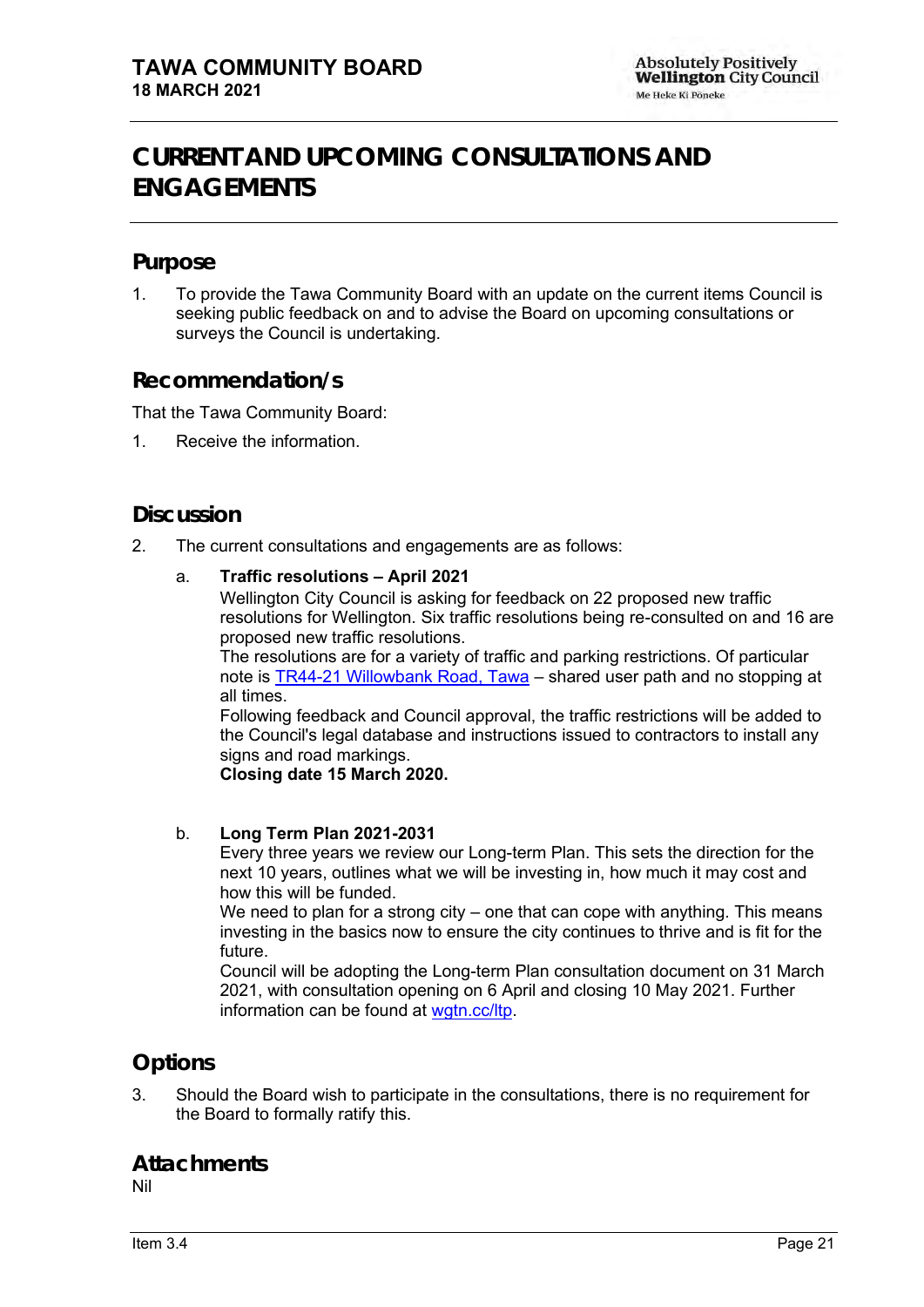### **TAWA COMMUNITY BOARD 18 MARCH 2021**

| Author     | Hedi Mueller, Democracy Advisor             |
|------------|---------------------------------------------|
| Authoriser | Jennifer Parker, Democracy Services Manager |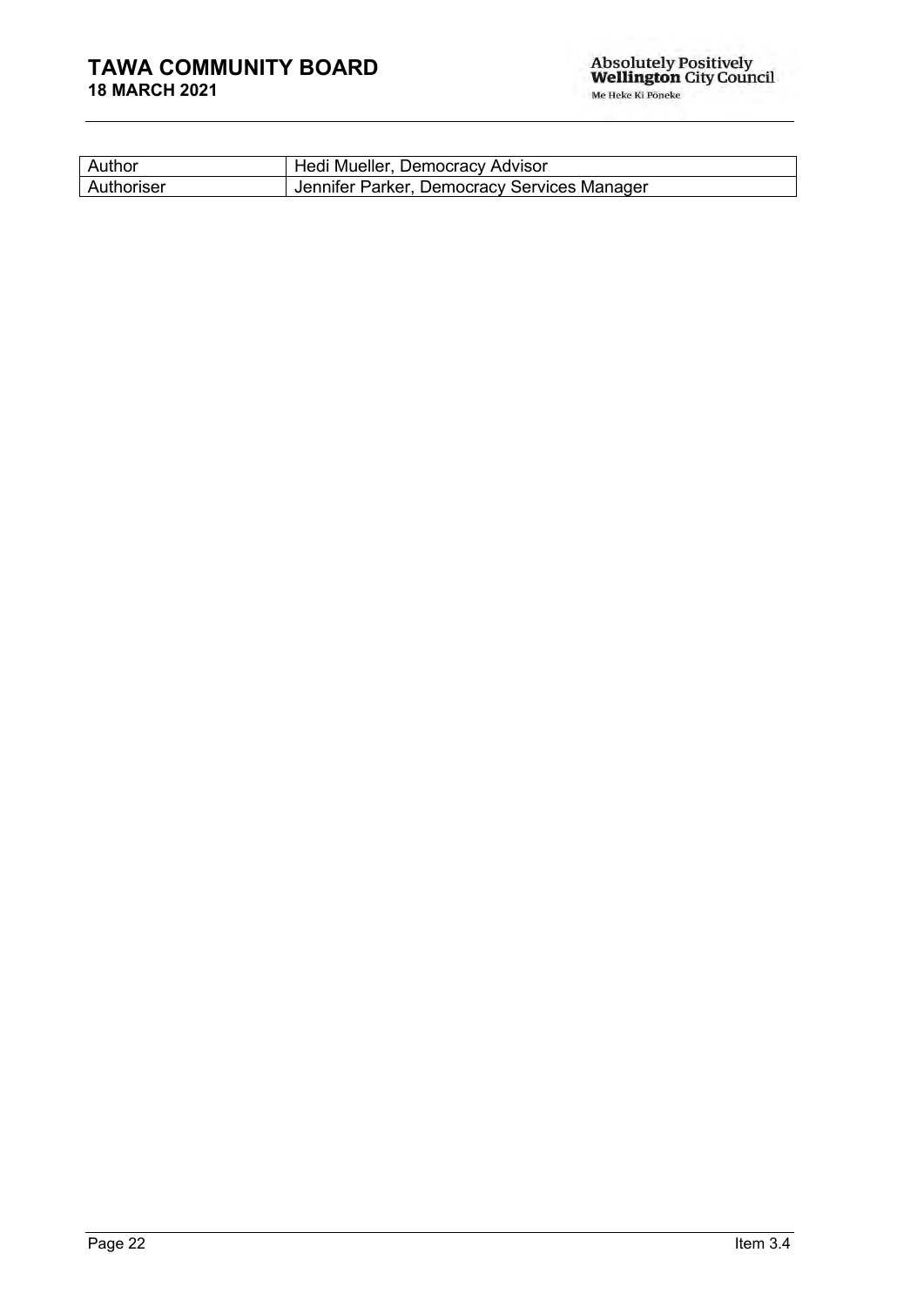**Engagement and Consultation**

The above engagements and consultations are in line with the Council's Significance and Engagement Policy and Section 83 of the Local Government Act 2002.

**Treaty of Waitangi considerations** N/A

**Financial implications** N/A

**Policy and legislative implications** N/A

**Risks / legal**  N/A

**Climate Change impact and considerations**

N/A**Communications Plan** N/A

**Health and Safety Impact considered** N/A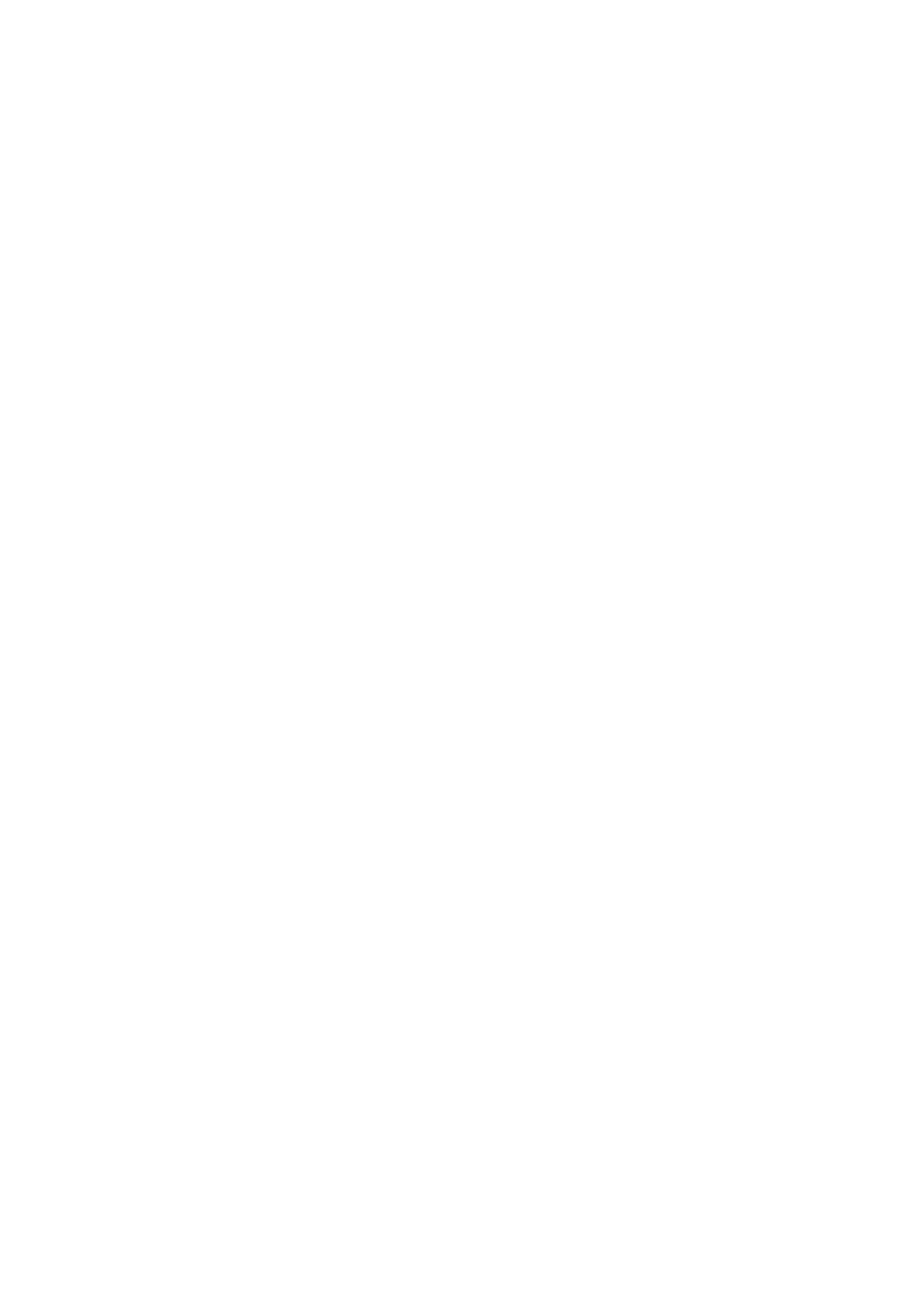# <span id="page-24-0"></span>**TAWA COMMUNITY BOARD DISCRETIONARY FUND - MONTHLY ALLOCATIONS 2020/2021**

### **Purpose**

1. To approve by resolution the spending of the Tawa Community Board Discretionary Fund.

### **Recommendations**

That the Tawa Community Board:

1. Receive the information.

#### **Background**

- 2. The Tawa Community Board's Discretionary Fund is administered by Wellington City Council and is approximately \$11,964.72 exclusive of GST per annum.
- 3. At every Board meeting, the Board decides whether to make any payments from its Discretionary Fund for projects that directly benefit residents or organisations in Tawa. The payments are authorised by passing a resolution stating the amount of the payment/s, what the payment/s is to be used for and who it is they are going to.
- 4. The Board does not invite applications to the discretionary fund.
- 5. In February 2020 the Board clarified that they would not consider requests by families or individuals for memorials, including those of former Board members. The discretionary fund is seen as being primarily to meet local community needs.
- 6. As the fund is discretionary, there is no commitment by the Board to repeat funding to any group in future from this pool, even if regular payments have been made in the past.
- 7. The Board agreed that it may retrospectively approve funds of up to \$500 for one-off activities to cater for immediate needs via reimbursement. The retrospective vote will take place at the next Board meeting.
- 8. Funds cannot be spent other than for the purpose(s) specified in the Board's resolution.
- 9. Members, who require reimbursement from the fund for approved expenditure, are to supply receipts and details of the expenditure on the reimbursement form.
- 10. Reimbursements will be paid on a monthly basis. Details and receipts need to be provided, preferably within two months of expenditure.
- 11. The Council officer will track Board resolutions which approve expenditure from the fund, and any accountability requested by the Board.
- 12. Motions requiring direct payment to an organisation or business will be actioned by the officer and in conjunction with the Chair, shall ensure an appropriate level of detail is kept on record.
- 13. Funds given to groups or organisations will require an appropriate level of accountability, with proof of expenditure and accompanying details of use reported back to the Board within six months.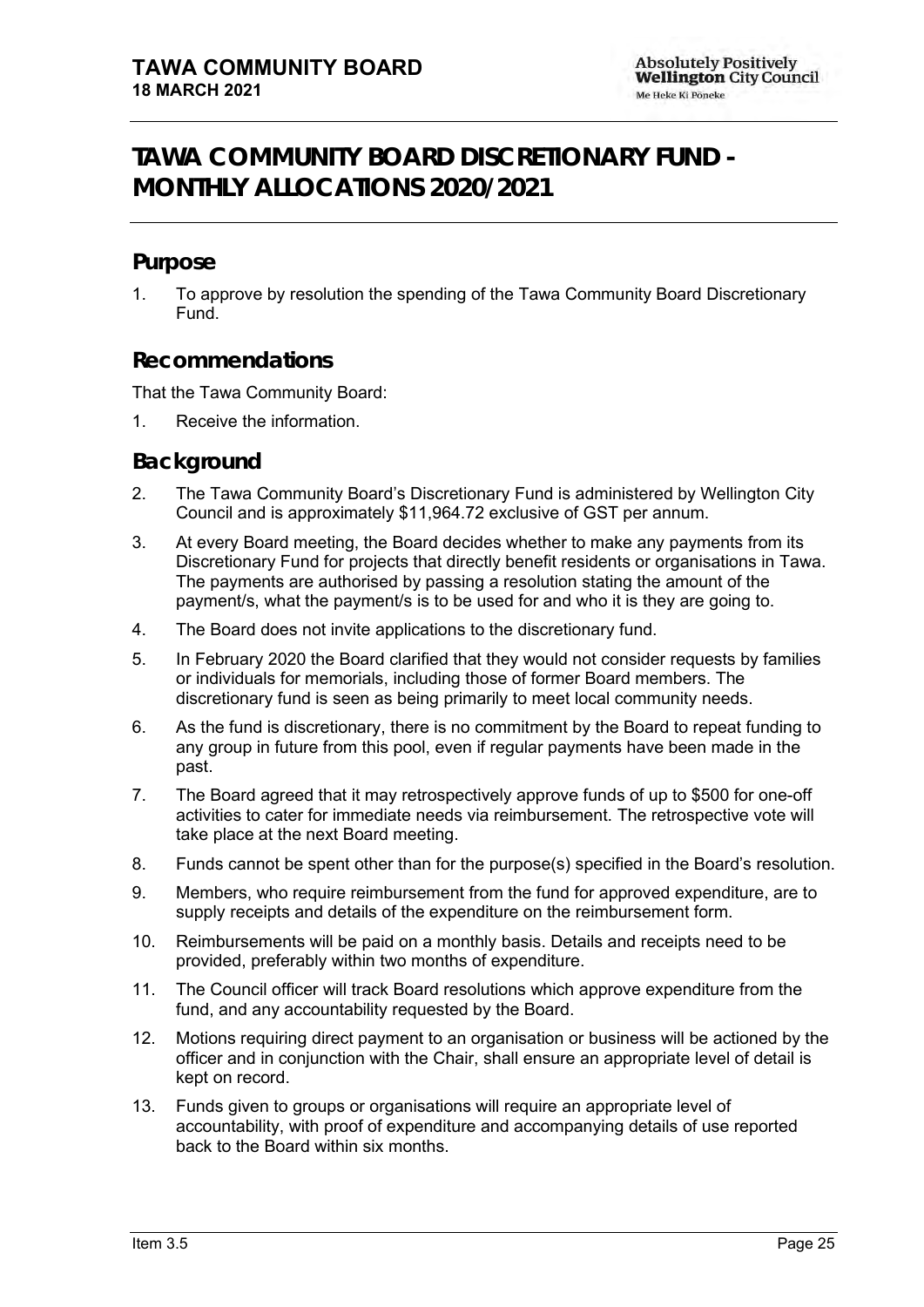14. Groups or organisations who have not previously received funds from the Board will be asked to provide evidence of good financial practice, or oversight from another established and trusted organisation.

### **Discussion**

- 15. Attached, is the annual breakdown of spending for the financial period of 2020/2021. The allocation for the 2020/21 Discretionary Fund is \$11964.72.
- 16. The Tawa Board members agreed to pay the following:

#### **a) Payments 2020/2021:**

- Photo frames (Harvey Norman reimbursement to Cr Sparrow) \$95.08
- Photo frames (Briscoes reimbursement to Cr Sparrow) \$210.80
- Newsletter Delivery (Tawa Scouts) \$500.00
- Newsletter (Digital Print) \$1,041.70
- Services (Signbiz Wellington) \$162.50
- Materials (Stella Creations) \$352.17
- Photo frame (reimbursement to Cr Sparrow) \$57.39
- Tawa Primary School Citizenship Awards (Olivia Melhop Photography) \$100.00
- Corflute board (Presentation Solutions) \$55.00
- Catering, Tawa Primary School Citizenship Awards (New World reimbursement to Cr Sparrow) \$31.57
- Catering, Tawa Primary School Citizenship Awards (Countdown reimbursement to Cr Sparrow) \$15.77
- Christmas Parade After Party (New World & Moore Wilsons reimbursement to Steph Knight) \$54.28
- Linden Kai Kitchen Christmas Event (New World reimbursement to Steph Knight) \$154.54

Total: \$2830.80

#### **b) Resolutions 2020/2021:**

2020/2021 Discretionary Fund

• Tawa Primary School Citizenship Awards resolution as agreed at 8 October Tawa Board meeting: \$1300.00 (estimate)

Balance of the 2020/21 Discretionary Fund is **\$7,833.92 (from allocated \$11964.72).**  Note that this balance is higher than reported at the February meeting, due to the actual payments being less than the estimated resolutions made during the meeting.

#### **c) Accruals 2019/2020:**